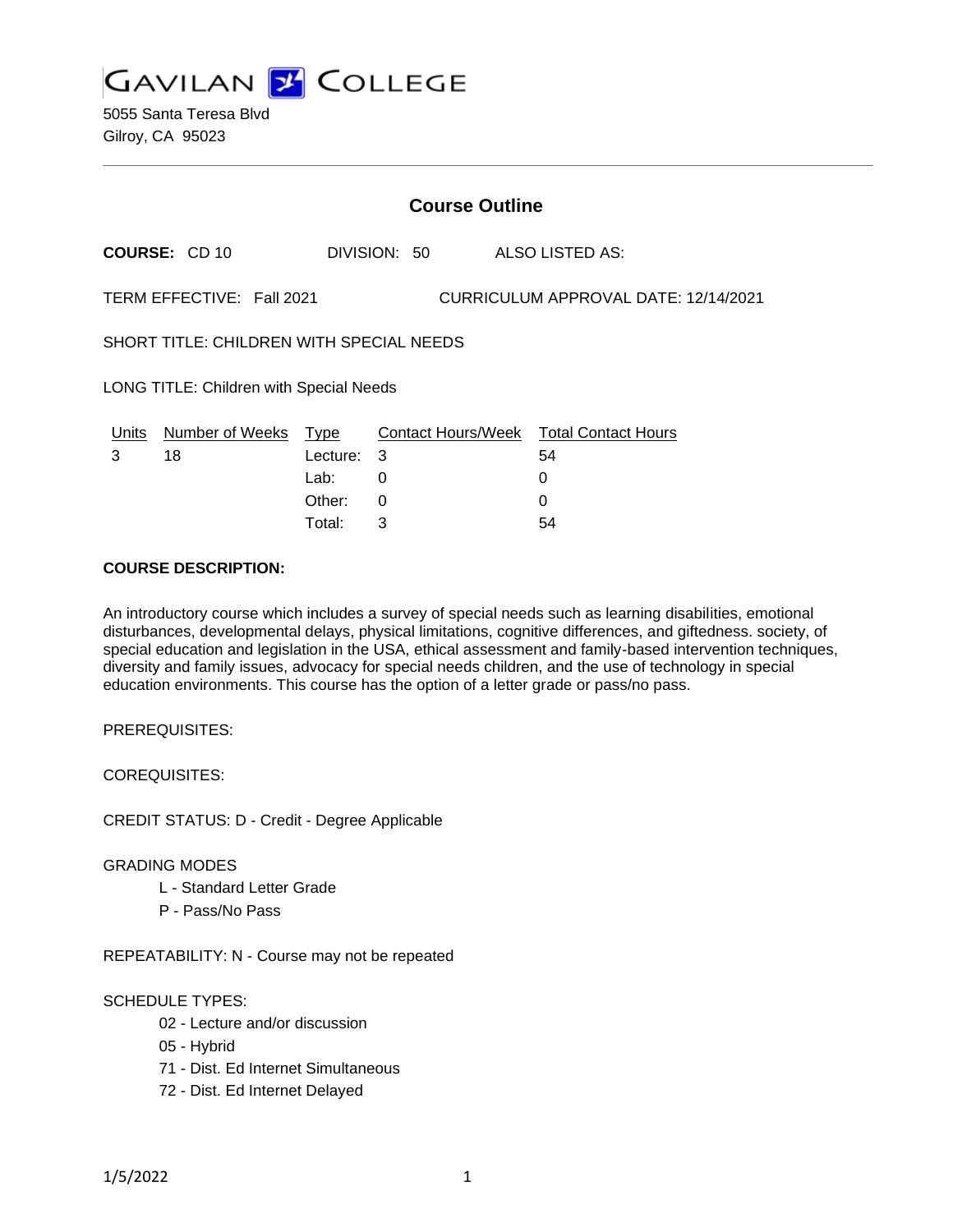# **STUDENT LEARNING OUTCOMES:**

By the end of this course, a student should:

1. Explain, apply, and communicate the scientific method.

2. Describe the physical constraints of the marine environment and describe how organisms have evolved adaptations to cope with these constraints.

3. Describe how communities of marine organisms interact with each other and their physical environment.

4. Describe the impacts of humans on marine ecosystems and ecosystem services, and describe ways in which we can reduce our impact.

# **COURSE OBJECTIVES:**

By the end of this course, a student should:

1. Discuss basic physical oceanography phenomena such as tides, currents, general oceanic circulation, thermoclines and waves.

2. Explain how oceans influence climate.

- 3. Describe kelp forests and their role as areas of high diversity and productivity.
- 4. List the main classes of invertebrates and their adaptations.
- 5. Describe a typical community of the upper, middle, and lower intertidal.
- 6. Describe the basic classification of fishes and their adaptations to specific environments.
- 7. Explain the issues associated with light, pressure, salinity, temperature, oxygen and food supply.
- 8. Discuss the relationship between plants, animals, and bottom sediments.

9. Describe the basic properties of seawater such as chemical composition, physical and chemical properties.

10. Discuss the geography and geomorphology of the oceans, the location of the major ocean basins and their characteristics, temperature and vertical stratification and the circulation patterns of water masses.

11. Discuss the ecological and commercial importance of estuaries.

12. Explain the adaptations of large marine vertebrates (sharks, sea turtles, marine birds and mammals) to salt water.

13. Describe human impacts on tropical communities and arctic ecosystems.

## **CONTENT, STUDENT PERFORMANCE OBJECTIVES, OUT-OF-CLASS ASSIGNMENTS**

Curriculum Approval Date: 12/14/2021

## 3 HOURS

Content: Course introductions; special needs attitudes, ethics, and professional behavior; course goals. Prenatal development, genetically inherited conditions, environmental and risk factors.

Student Performance Objectives: Identify societal and own attitudes about special needs children. Describe the sequence of development and the interrelationships among development areas. Discuss with partner educational, professional, or life goals for the course.

## 3 HOURS

Content: History of special education attitudes, legislation, and litigation.

Student Performance Objectives: Complete an outline of the major elements of federal legislation and litigation that has affected special education. Evaluate the application of the components of the federal legislation. Discuss the history and origins of special education, including the contributions of the key developmental theorists.

## 3 HOURS

Content: Tools and practices of special education. IEPs. IFSPs. Special education in the context of the Common Core State Standards Initiative.

Student Performance Objectives: Collaboratively develop complete and ethical samples of special needs IEPs and IFEPs. Research assessment samples. Discuss the Common Core State Standards Initiative.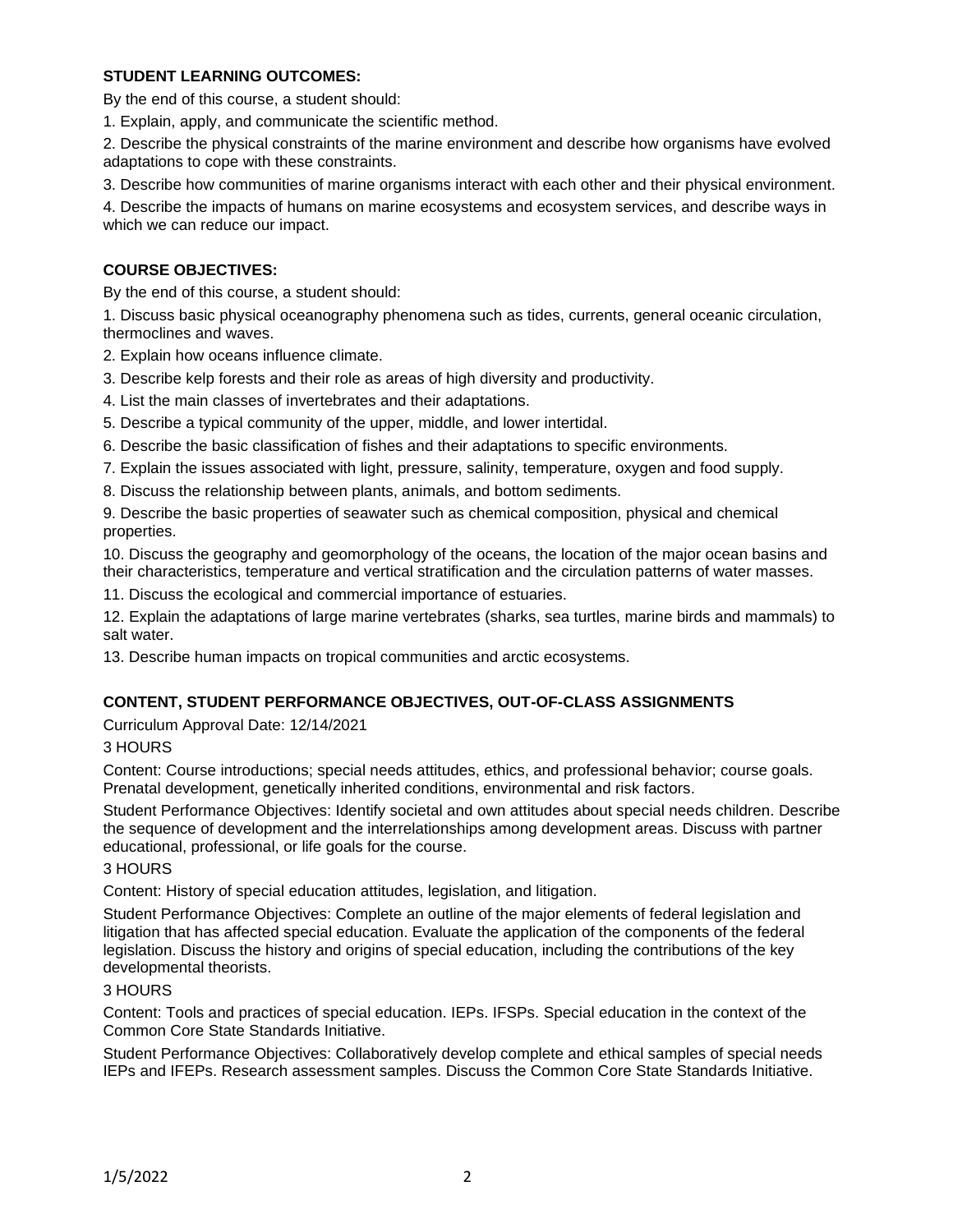# 3 HOURS

Content: Parents and Families ? Having a child with a disability. Multicultural and Bilingual Aspects of Special Education.

Student Performance Objectives: Describe skills for working effectively with special needs families. Explain various strategies that support collaborative practices in promoting the optimal development of children within the context of their family and community. Identify the benefits of using a strength-based approach to working with children with special needs and their families, including grief and stress coping strategies. Discuss the aspects of students of various ethnic groups receiving special education.

### 3 HOURS

Content: Intellectual and Developmental Disabilities.

Student Performance Objectives: Outline the characteristics of the categories of students with intellectual and developmental difficulties. Research and develop intervention plans. Develop information sheet of advocacy suggestions.

#### 3 HOURS

Content: Learning Disabilities.

Student Performance Objectives: Present factors associated with the success of learning disability interventions. Identify and evaluate technologies used for students with learning disabilities.

### 3 HOURS

Content: Attention Deficit Hyperactivity Disorder. Referral Process and Community Resourses.

Student Performance Objectives: Evaluate the characteristics of students with ADHD. Develop a plan for communicating and referring students with a disability. Develop a list of community resources available to children and the families of children with disabilities. Summarize the steps in the referral process including observation, documentation, screening, and assessment.

### 3 HOURS

Content: Emotional or Behavior Disorders.

Student Performance Objectives: Identify biological and social factors that are associated with emotional or behavior disorders. Discuss and develop a list of intervention strategies for children with emotional or behavior disorders.

#### 3 HOURS

Content: Seminar presentation/review.

Student Performance Objectives: Present, discuss, and critique profiles. Present course topics in preparation for midterm.

## 3 HOURS

Content: Mid-term/seminar presentation.

Student Performance Objectives: Present, discuss, and critique profiles. Complete test.

#### 3 HOURS

Content: Autism.

Student Performance Objectives: List pre-K signs of autism. Develop intervention plans with students with varying levels of autism severity.

3 HOURS

Content: Communication Disabilities.

Student Performance Objectives: Describe the categories of communication disabilities. Provide the definitions of speech and language disabilities. Develop a dyslexia intervention plan for students at different ages.

## 3 HOURS

Content: Vision and Hearing Disabilities.

Student Performance Objectives: Describe the basic functions of the ear and eye. Identify and evaluate recent technological support for students in these disability categories.

#### 3 HOURS

Content: Low Incidence, Multiple, and Severe Disabilities and other physical impairments.

Student Performance Objectives: Research and present sources of online information and support for low incidence and severe disabilities. Describe characteristics of selected disabilities.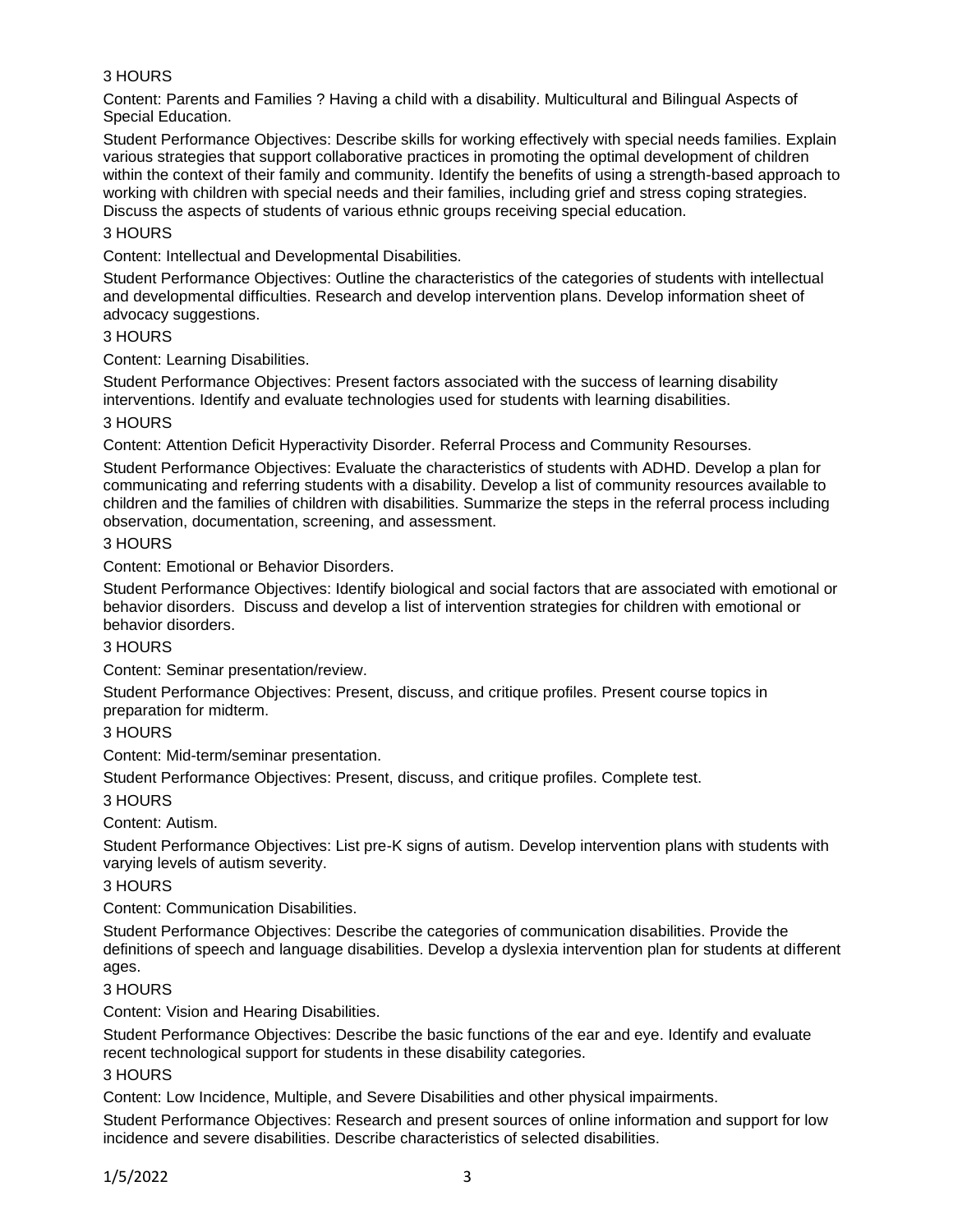## 3 HOURS

Content: Giftedness.

Student Performance Objectives: Outline the characteristics of giftedness. Describe teaching practices which allow gifted students to excel. Define giftedness in a multicultural society.

3 HOURS

Content: Paper seminar.

Student Performance Objectives: Share and discuss paper. Observe and critique peer papers.

### 4 HOURS

Content: Paper seminar; review.

Student Performance Objectives: Share, discuss, and critique papers. Present highlights of course topics in preparation for final.

2 HOURS

Content: Final.

# **METHODS OF INSTRUCTION:**

Lecture; multi-media; discussions; reading, writing, and observation assignments; small group work; presentations and guest speakers.

## **OUT OF CLASS ASSIGNMENTS:**

Required Outside Hours 6 Assignment Description Assignments: Federal special education legislation and litigation. Required Outside Hours 6 Assignment Description Assignments: IEP samples. Required Outside Hours 6 Assignment Description Assignments: Cultural factors that affect special needs identification and interventions. Special needs profile 1st step. Required Outside Hours 6 Assignment Description Assignments: Factors characterizing intellectual and developmental disabilities. Special needs profile 2nd step. Required Outside Hours 6 Assignment Description Assignments: Sign of learning disabilities; 3rd step of profile. Required Outside Hours 6 Assignment Description Assignments: ADHD medication and support; 4th step of profile. Required Outside Hours 6 Assignment Description Assignments: Resource seeking and ED; 5th step of profile. Required Outside Hours 6 Assignment Description Assignments: Develop a list of intervention strategies for children with emotional or behavior disorders. Required Outside Hours 6 Assignment Description Assignments: Study for midterm.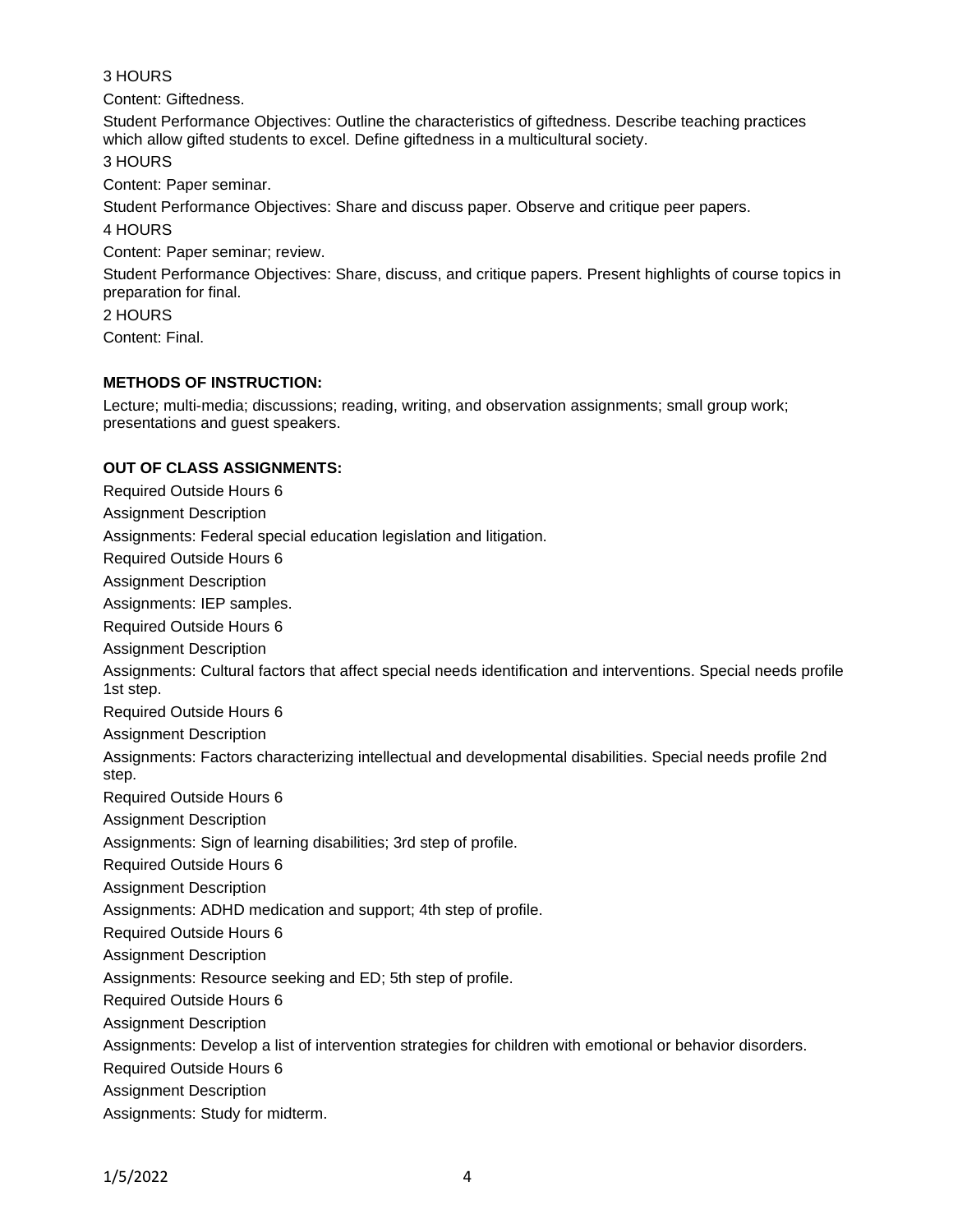- Required Outside Hours 6
- Assignment Description
- Assignments: Early identification of autism.
- Required Outside Hours 6
- Assignment Description
- Assignments: Causes of dyslexia; Paper 1st step.
- Required Outside Hours 6
- Assignment Description
- Assignments: Exploring of the vision-centric environment. Paper 2nd step.
- Required Outside Hours 6
- Assignment Description
- Assignments: Investigation of sources of physical disabilities. Paper 3rd step.
- Required Outside Hours 6
- Assignment Description
- Assignments: Paper 4th step.
- Required Outside Hours 24
- Assignment Description
- Assignments: Complete paper. Study for final.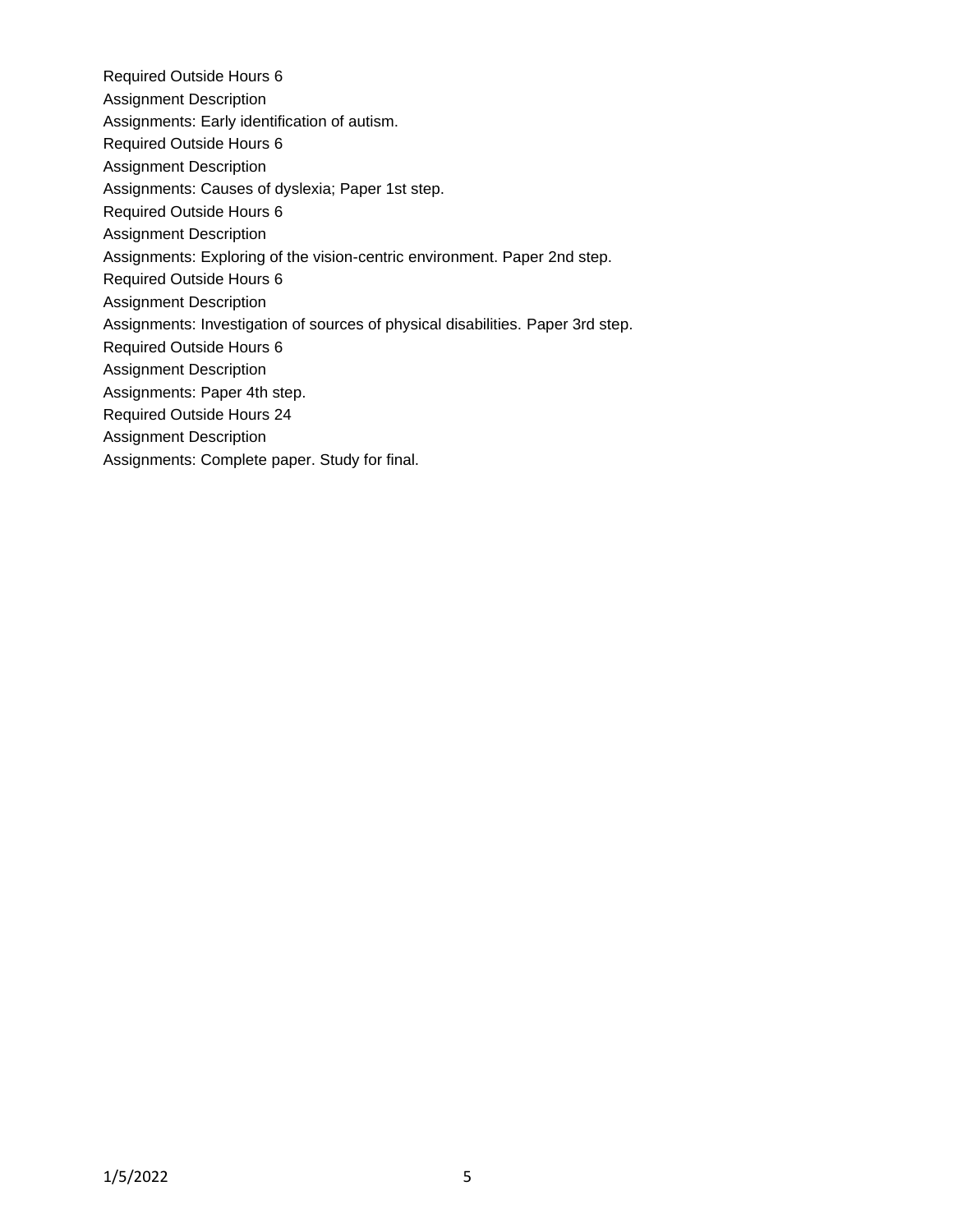# **METHODS OF EVALUATION:**

Writing assignments Evaluation Percent 25 Evaluation Description Percent range of total grade: 20 % to 30 % Written Homework, Term or Other Papers

Problem-solving assignments Evaluation Percent 25 Evaluation Description Percent range of total grade: 20 % to 30 % Field Work, Exams

Skill demonstrations Evaluation Percent 25 Evaluation Description Percent range of total grade: 20 % to 30 % Class Performance/s, Observations, Performance Exams

Objective examinations Evaluation Percent 25 Evaluation Description Percent range of total grade: 20 % to 30 % Multiple Choice, True/False, **Completion** 

#### **REPRESENTATIVE TEXTBOOKS:**

Exceptional Children: An Introduction to Special Education, 12th Edition , William L Heward, Shiela R Alber-Morgan, & Moira Konrad, Pearson, 2022. ISBN: 9780135756522 12th Grade Verified by: Claire Boss